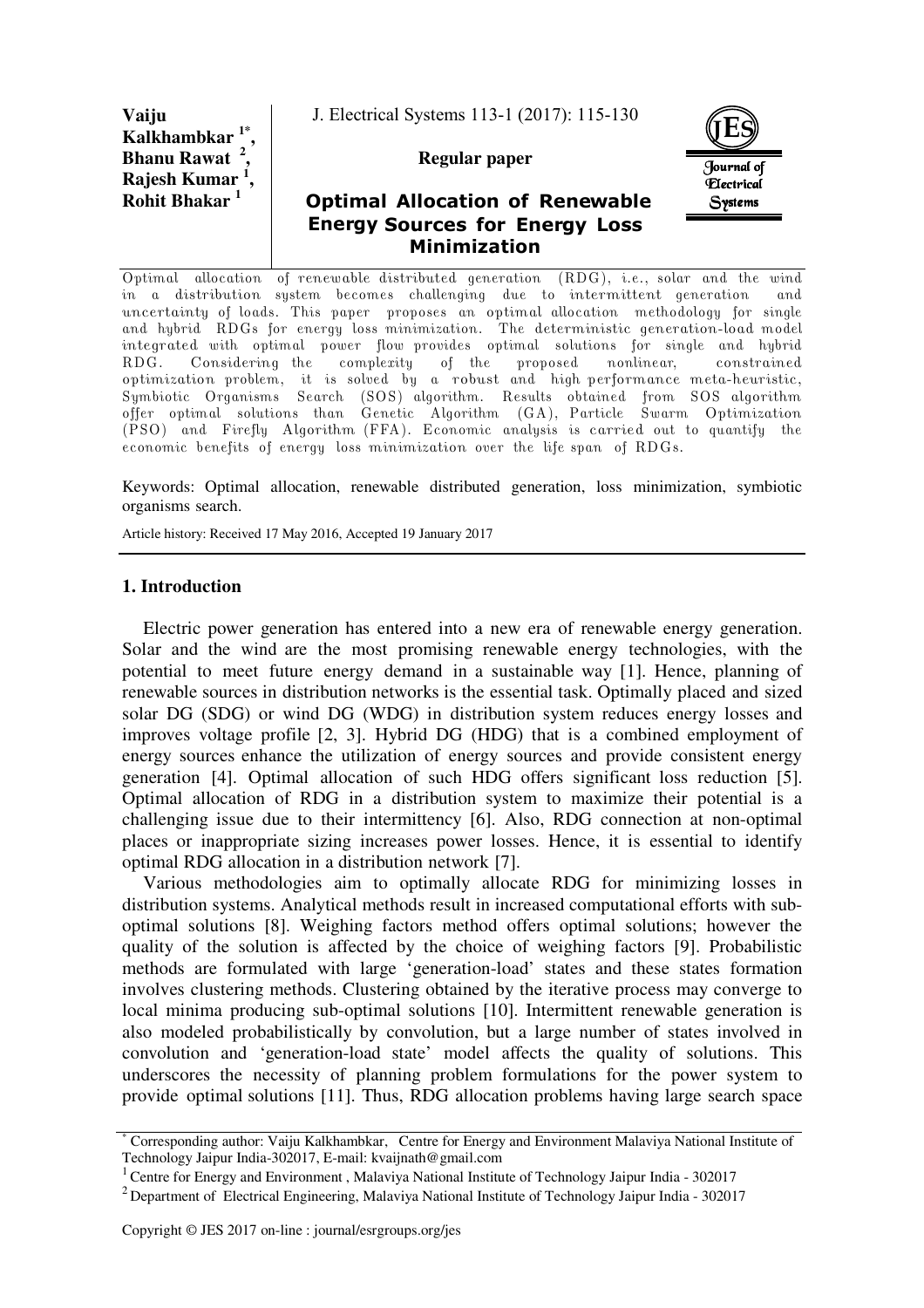needs an allocation methodology to explore the search space for obtaining optimal solutions.

The optimization algorithms used for optimal placement and sizing of DG mainly includes genetic algorithm (GA) [12], particle swarm optimization (PSO) [13, 14], Simulated Annealing (SA) [15], artificial bee colony (ABC) [16] and firefly algorithm [17]. The hybrid combination of algorithms such as ant colony optimization (ACO) and artificial bee colony (ABC) [18], (PSO) and gravitational search algorithm (GSA) [19] are also used for optimal allocation of DGs.

This paper develops an optimal solution methodology for allocation of RDG to minimize energy losses. A deterministic generation-load model is proposed from probabilistic generation model and IEEE-RTS load model. The proposed deterministic generation-load model, integrated with optimal power flow, provides optimal solutions. Then a deterministic generation-load model is proposed for HDG allocation using the expected generation of SDG and WDG. This nonlinear, constrained optimization problem is solved with a robust and high-performance symbiotic organisms search (SOS) algorithm. Comparative results from standard algorithms like GA, PSO, and FFA highlight the efficiency of SOS algorithm to offer better results for loss minimization. In the end, an economic model is included to get an insight of benefit of energy loss minimization by optimal allocation of RDG over the life period of renewable DG.

The paper is organized as follows. Section 2, presents the system modeling. The detail problem formulation is presented in section 3. The optimization algorithms, i.e., SOS is briefly discussed in section 4. Economic analysis to quantify the economic benefits of energy loss minimization is presented in Section 5. A case study and results are discussed in section 6.

### **2. System Modeling**

### 2.1 Historical Data Processing

 Historical data is used to obtain predicted RDG generation using probability distribution functions (*pdfs*). To obtain pdfs with accuracy, the whole year (*Y*) is segmented into three seasons (i.e. summer, monsoon and winter) considering average monthly temperatures. A day in the season is assumed to represent the whole season and each day is further divided into hourly time segments. Considering each month '*M*' to have '*D*' days, each time segment has  $Y * M * D$  solar irradiance and wind speed data points (i.e., *'Y'* years  $*$  *'M'* months per season  $*$  *'D'* days per month).

### 2.2 Solar Power

The solar power modeling is done to obtain expected generation from it. Randomness of solar irradiance is expressed by beta probability distribution function (i.e., *beta pdf F<sup>β</sup>* ) [5]. The  $F<sub>β</sub>$  indicates the probability or fraction of time for which the solar irradiance is at a given irradiance 's'. The *beta pdf*  $F_\beta(s)$  is as given below

$$
F_{\beta}(s) = \begin{cases} \frac{\Gamma(\alpha + \beta)}{\Gamma(\alpha)\Gamma(\beta)} s^{(\alpha - 1)} (1 - s)^{(\beta - 1)} & 0 \le s \le 1, \alpha, \beta \ge 0\\ 0 & \text{otherwise} \end{cases}
$$
(1)

where,  $\Gamma$  is gamma function; s is random variable of solar irradiance in  $kW/m^2$ ;  $\alpha$ and  $\beta$  are the shape parameters of beta distribution function. The cumulative distribution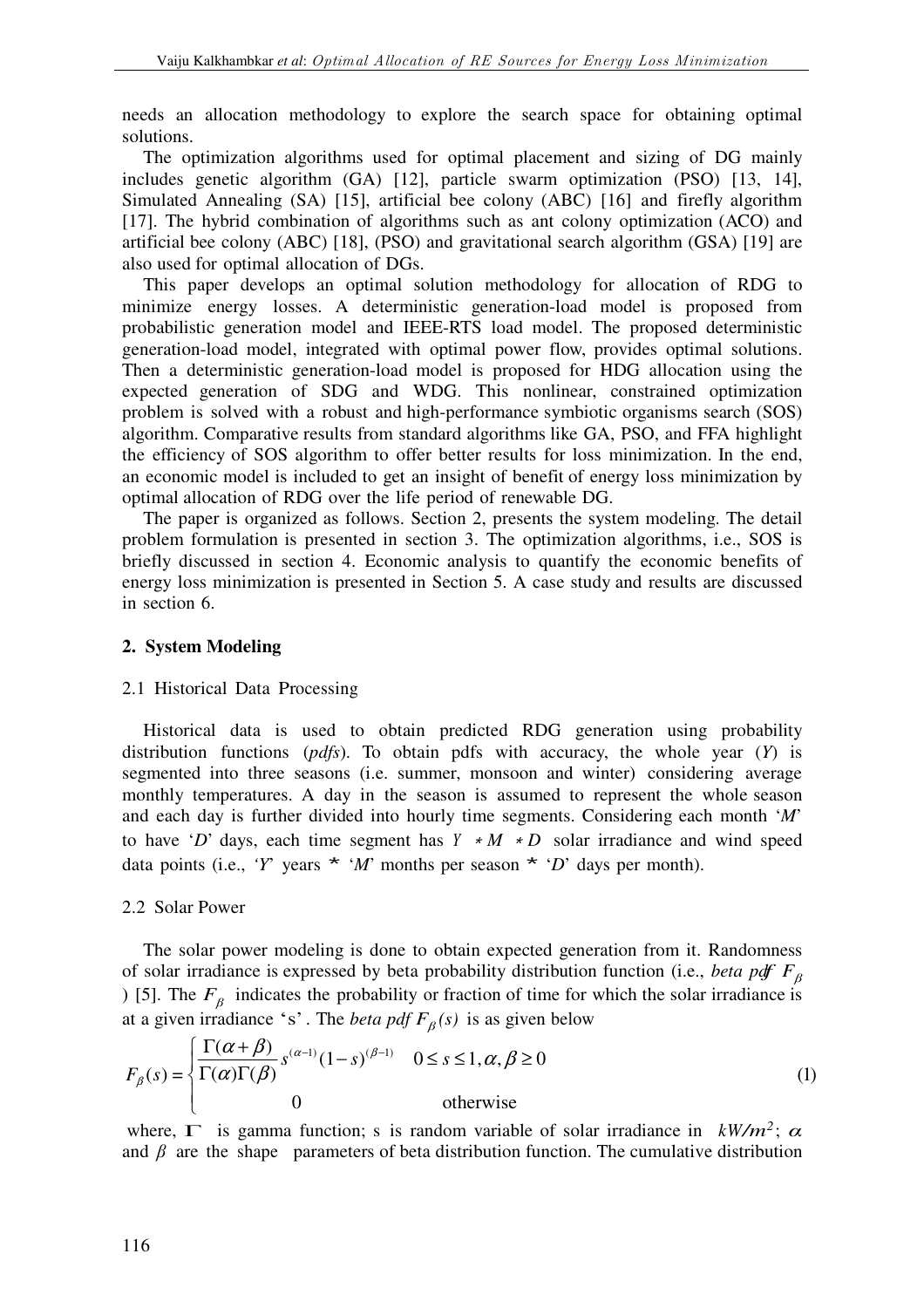function (*cdf*) can be used to estimate the time for which solar irradiances '*s*' is within a certain irradiance interval (e.g. *s1* and *s2*).

$$
f_{\beta}(s) = \frac{\Gamma(\alpha + \beta)}{\Gamma(\alpha)\Gamma(\beta)} \int_0^t s^{(\alpha - 1)} (1 - s)^{(\beta - 1)} dt
$$
 (2)

Probability of solar irradiance being between  $s_1$  and  $s_2$  can be obtained as given below.

$$
f_{\beta}(s_1 < s < s_2) = f_{\beta}(s_2) - f_{\beta}(s_1)
$$
\n(3)

The power output  $P_o(s)$  of PV cell at any state *y* with cell current  $I_y$ , cell voltage  $V_y$ ,  $N$ number of cell and fill factor  $f_f$  is given as below.

$$
P_o(s) = N * f_f * V_y * I_y
$$
 (4)

The total expected output power  $P_{SG}$  at any hour can be given as,

$$
P_{SG} = \int_0^\infty P_o(s)^* f_\beta(s) \, ds \tag{5}
$$

2.3 Wind Power

Wind generation is modeled with Weibull *pdf* due to its simplicity. Weibull *pdf*  $F_w(v)$ for the wind turbine is as given below [20].

$$
F_w(v) = \frac{k}{c} \left(\frac{v}{c}\right)^{k-1} exp\left[-\left(\frac{v}{c}\right)^k\right]
$$
 (6)

Here, *k*, *c* and *v* are the shape index, scale index and wind speed respectively. Rayleigh distribution is a simplified case of the Weibull distribution where  $\hat{i}$  k is assumed as 2 and *c* is approximated as 1.128  $v_m$ , where  $v_m$  is the mean wind speed. Under the Rayleigh based approach, *pdf* and *cdf* of wind velocity is given by equation (7) and (8) respectively.

$$
F_w(v) = \left(\frac{2v}{c^2}\right) exp\left[-\left(\frac{v}{c}\right)^2\right]
$$
\n(7)

$$
f_w(v) = 1 - e^{-\left[\frac{\pi\left(v\right)}{4\left(v_m\right)}\right]}
$$
\n<sup>(8)</sup>

Probability of wind speed being between  $v_1$  and  $v_2$  can be obtained as,

$$
f_w(v)(v_1 < v < v_2) = f_w(v_2) - f_w(v_1)
$$
\n(9)

The power delivered by a wind turbine  $P_o(w)$  is represented by its power curve that gives a relation between the wind speed and power as below.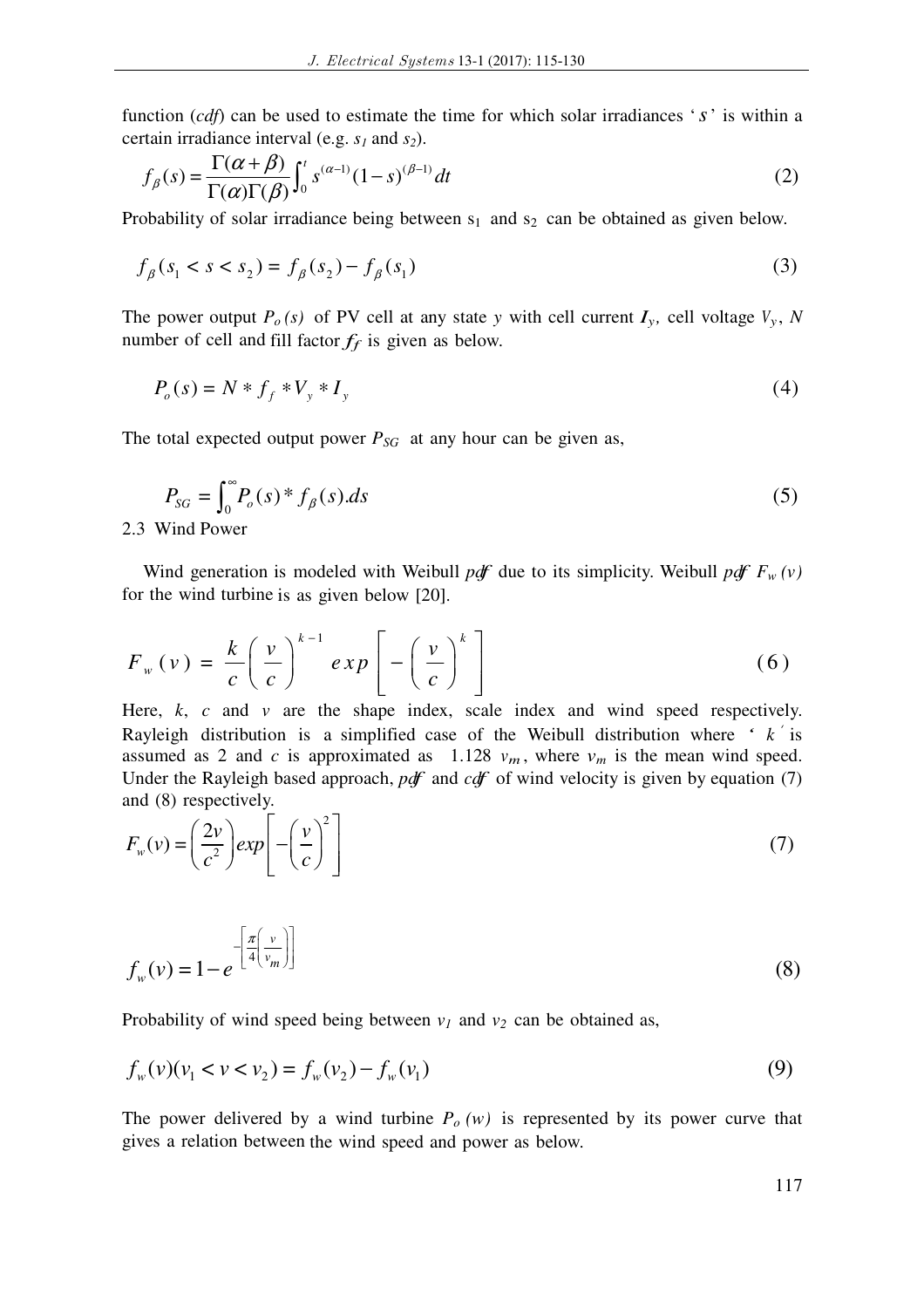$$
P_o(w) = \begin{cases} 0 & 0 \le v_{av} \le v_{ci} \\ P_r \ast \left(\frac{v_{av} - v_{ci}}{v_r - v_{ci}}\right) & v_{ci} \le v_{av} \le v_r \\ P_r & v_r \le v_{av} \le v_{co} \\ 0 & v_{co} \le v_{av} \end{cases} \tag{10}
$$

Where,  $v_{ci}$ ,  $v_{co}$ ,  $v_r$ ,  $v_{av}$  and  $P_r$  represent the cut-in speed, cut-off speed, rated speed, average speed and output power of wind turbine respectively. The total expected wind power  $P_{WG}$  at any time interval is given as,

$$
P_{WG} = \int_0^\infty P_o(w)^* f_w(v) dv
$$
 (11)

### 2.4 Load Modeling

Load considered in this system is hourly peak load, expressed as a percentage of daily peak load. The load profile follows *IEEE-RTS* system [21]. Hourly loads for three different seasons i.e. summer, monsoon and winter are considered

#### **3. Problem Formulation**

### 3.1. Optimal Sizing and Location of Renewable DG

Once the number of RDGs to provide expected power (*i.e.,* forecasted output power) at optimal location are obtained by optimization, rated optimal size of RDG can be obtained as given below.

#### 3.1.1 Solar DG

The expected ( $P_{SDGE}$ ) and rated ( $P_{SDG}$ ) optimal size of SDG at optimal location can be given by equations (12) and (13) respectively

$$
P_{SDGE,i} = c_{s,i} P_{SG} \qquad \forall i \in D \tag{12}
$$

$$
P_{SDG,i} = c_{s,i} \ P_{SDGR} \qquad \forall i \in D \tag{13}
$$

Where  $C_{s,i}$ ,  $P_{SG}$ ,  $P_{SDGR}$  and  $D$  give the integer variables representing number of solar panels at  $i^{th}$  bus, expected solar PV generation, rating of solar PV module and candidate bus respectively

# 3.1.2 Wind DG

The expected ( $P_{WDGE}$ ) and rated ( $P_{WDG}$ ) optimal size of WDG at optimal location can be given by equation (14) and (15) respectively.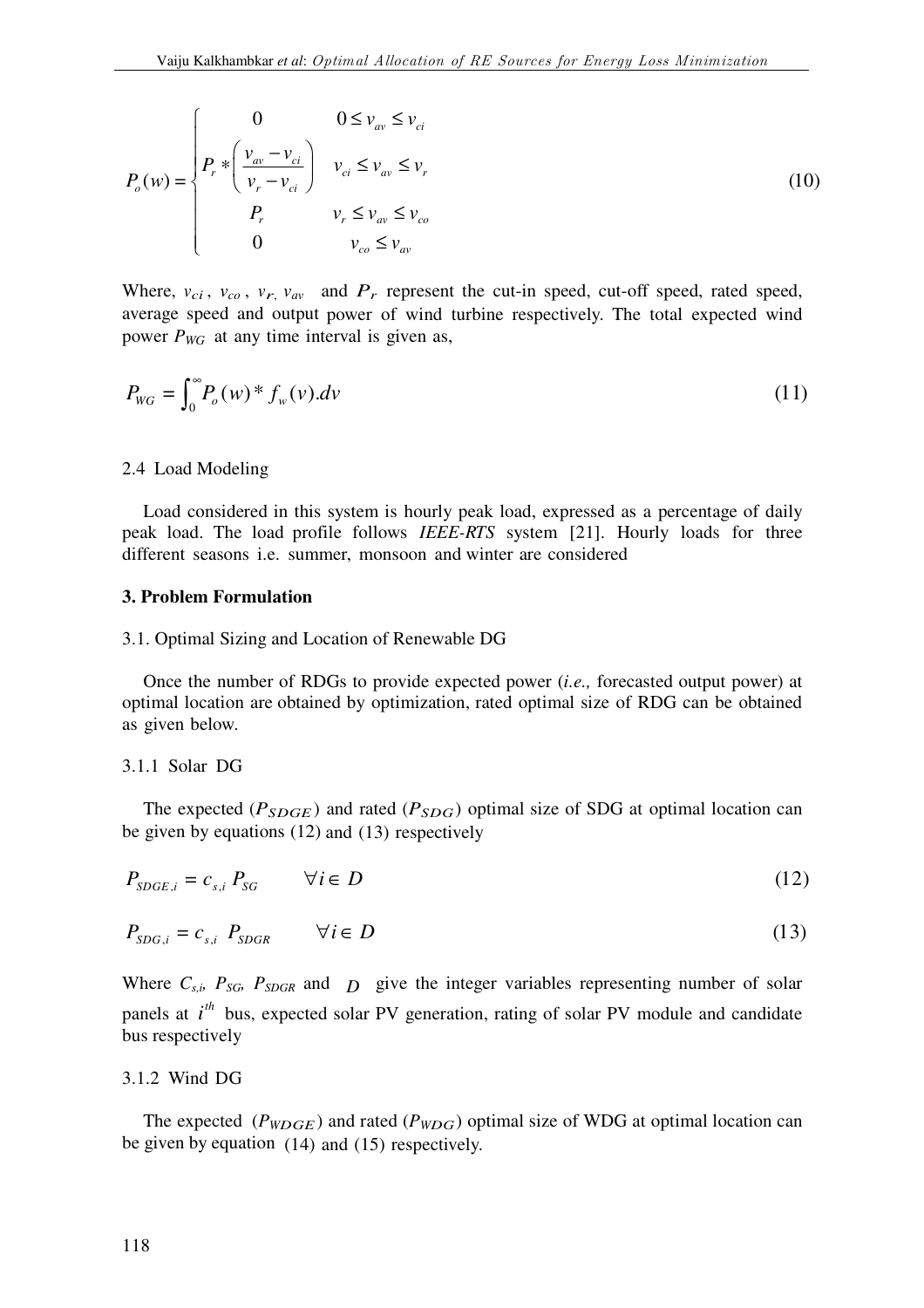| $P_{WDEE,i} = c_{w,i} P_{WG}$ $\forall i \in D$                | (14) |
|----------------------------------------------------------------|------|
| $P_{_{WDG,i}} = c_{_{w,i}} P_{_{WDGR}} \qquad \forall i \in D$ | (15) |

where,  $c_{w,i}$ ,  $P_{WG}$ , and  $P_{WDGR}$  give the integer variables representing number of wind turbines at *i* th bus, expected wind power and rating of wind turbine respectively.

## 3.1.3 Hybrid DG

The expected ( $P_{HDGE}$ ) and rated ( $P_{SDGH}$ ,  $P_{WDGH}$ ) optimal size of HDG at optimal location are given by equation (16) and (17-18) respectively.

$$
P_{H D G E, i} = c_{sh,i} P_{SG} + c_{wh,i} P_{WG} \qquad \forall i \in D \tag{16}
$$

$$
P_{SDGH,i} = c_{sh,i} P_{SDGR} \qquad \forall i \in D \tag{17}
$$

$$
P_{W D G H, i} = c_{w h, i} P_{W D G R} \qquad \forall i \in D \tag{18}
$$

where,  $c_{sh,i}$  and  $c_{wh,i}$ , give the integer variables representing the number of solar panels and wind generators at *i th* bus for hybrid combination.

### 3.2 Distribution System Power Flow

The expected hourly generation and load are used for load flow calculation. The power losses *Ploss* can be calculated with backward/forward (*BF*) sweep method [22]. The system is assumed balanced and represented on per phase basis. Load current *ILi* of node *i* can be expressed as,

$$
I_{Li} = \frac{P_i - Q_i}{V_i^*}
$$
 (19)

Where,  $P_i$  and  $Q_i$  are active and reactive load at node i, respectively. Current through branch *i i.e.*,  $I_i$  will be load current of node *i* plus the branch currents connected to this line,

$$
I_{i} = \frac{P_{i} - Q_{i}}{V_{i}^{*}} + \sum_{j \in \beta_{i}} I_{j}
$$
 (20)

Where  $\beta_i$  is the set of branches connected to node *i*. Thus for calculating branch currents, all branches connected to the node must be determined. Sum of  $I_i^2 r$  losses in each branch gives the total real power loss i.e., *Ploss* of the system. Considering renewable DG power at node *i*, active power  $P_i$  gets modified to  $(P_i - P_{RDEE,i})$ .

### 3.3 Objective Function

The objective is to minimize annual energy losses.

$$
F = min \left( \sum_{D=1}^{120} \sum_{t=1}^{24} P_{loss, summer, t} + \sum_{D=1}^{120} \sum_{t=1}^{24} P_{loss, monsoon, t} + \sum_{D=1}^{120} \sum_{t=1}^{24} P_{loss, winter, t} \right)
$$
(21)

119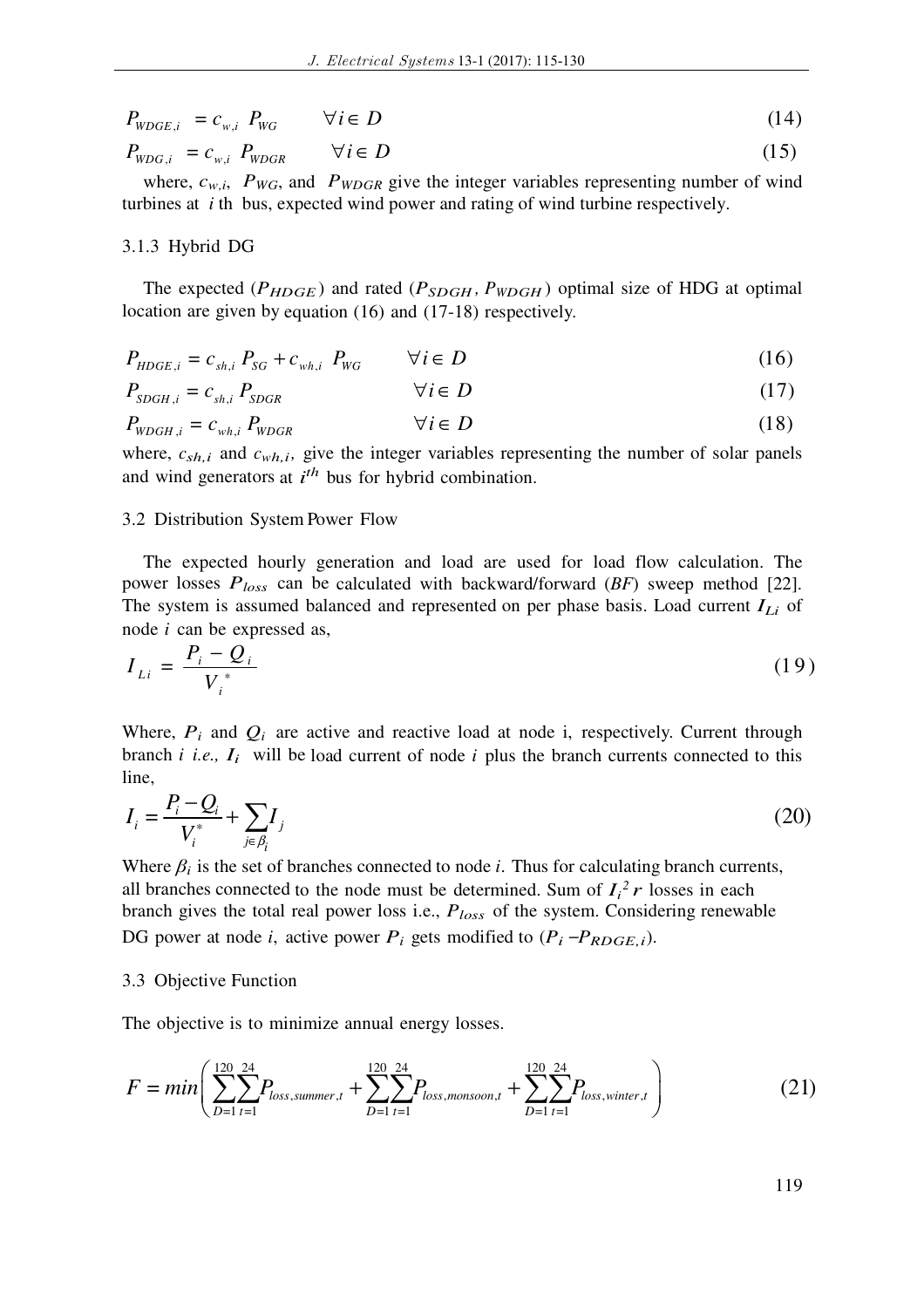Here each season has 120 days (i.e., 30 days  $*$  4 months). Annual energy losses are obtained by summation of losses of three seasons.

#### 3.4 Constraints

#### 3.4.1 Active and reactive power balance

Assuming RDG sources are operating at unity power factor and supplying only active power, the active and reactive powers balance are given below.

$$
P_{G1,t} + \sum_{i=1}^{n} P_{RDEE,i} - \sum_{i=1}^{n} P_{i,t} - \sum_{b=1}^{nb} P_{loss,b,t} = 0
$$
 (22)

$$
Q_{G1,t} - \sum_{i=1}^{n} Q_{i,t} - \sum_{b=1}^{nb} Q_{loss,b,t} = 0
$$
\n(23)

Where,  $P_{GI}$  and  $Q_{GI}$  are injected active and reactive power at substation.  $P_{RDEE}$  is RDG's forecasted power.  $P_i$  and  $Q_i$  are total active and reactive loads at  $i^{th}$  node respectively.  $P_{Loss,b}$  and  $Q_{Loss,b}$  are active and reactive power losses at branch *b*, respectively. *nb* is the total number of branches.

### 3.4.2 Feeder current

With the placement of renewable DG, feeder current is restricted to maximum feeder capacity.

$$
0 \le I_{k,ij} \le I_{ij_{max}} \qquad \forall i, j, k \tag{24}
$$

#### 3.4.3 Maximum penetration of renewable DG

RDG penetration is considered as  $k\%$  of system's total peak load ( $P_{Lmax}$ ) for single RDG as well as HDG. Maximum penetration limits for SDG, WDG and HDG are given by equations (25), (26) and (27) respectively. The summation of power injected by all RDGs should be equal to the allowed maximum penetration of RDGs.

$$
\sum_{i=1}^{n} c_{s,i} \times P_{SG} = k \times P_{Lmax} \qquad \forall i \in D \tag{25}
$$

$$
\sum_{i=1}^{n} c_{w,i} \times P_{WG} = k \times P_{Lmax} \qquad \forall i \in D
$$
 (26)

$$
\sum_{i=1}^{n} c_{s,i} \times P_{SG} + \sum_{i=1}^{n} c_{w,i} \times P_{WG} = k \times P_{Lmax} \qquad \forall i \in D
$$
\n(27)

 RDG penetration affects the design and operation of distribution system and may increase cost of distribution system and consumer payments As per IEA study, 25% to 40 % penetration of renewable energy sources put a little additional cost on the system in the long run, and hence is an acceptable penetration limit [23].

### **4. Optimization algorithm**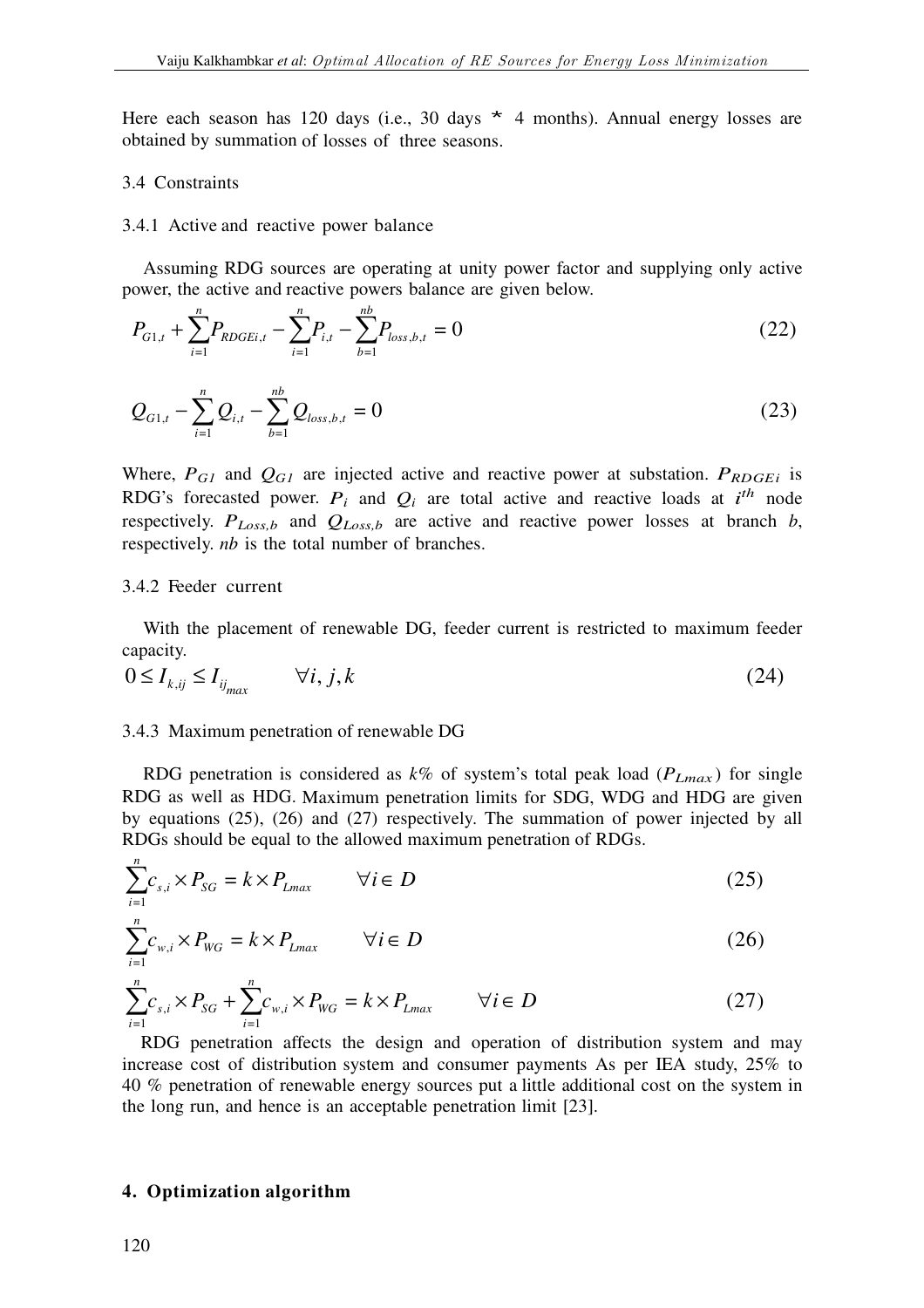RDG allocation is a complex, mixed integer, non-linear, constrained optimization problem. Heuristics approaches are efficient in finding global optima with higher success rates for better solutions [24]. Considering the exponentially large search space and complexity of this problem, a robust and high performance algorithm called SOS is proposed in this paper. In SOS, new solutions are generated by imitating the biological interaction between two organisms of the ecosystem i.e., mutualism, commensalism, and parasitism. SOS algorithm is briefly explained here [25].

### 4.1.1 Mutualism Phase

The mutualism phase of SOS mimics a mutualistic relationships between two organisms e.g. bees and flowers. If  $X_i$  is an organism matched to the member of the ecosystem, then organism  $X_j$  is randomly selected from the ecosystem that interacts with  $X_i$ . New candidate solutions for  $X_i$  and  $X_j$  are calculated based on the mutualistic symbiosis. The benefit factors  $(BF<sub>1</sub>, BF<sub>2</sub>)$  represent the level of benefit to each organism. A vector called 'Mutual\_Vector' represents the relationship between organism  $X_i$  and  $X_j$ . The mutualistic efforts for their survival is given by  $(X_{best} - M utual\_Vector * BF_I)$ .  $X_{best}$ represents the highest degree of adaptation.

#### 4.1.2 Commensalism Phase

This is observed in remora fish and shark. The remora attaches to the shark and eats food leftovers. Remora receives benefit, while shark is unaffected by remora fish. Here an organism  $X_j$ , is randomly selected to interact with  $X_i$  Organism  $X_i$  attempts to benefit from the interaction. The organism  $X_j$  neither benefits nor suffers. New candidate solution of  $X_i$  is calculated according to the commensal symbiosis between them.

## 4.1.3 Parasitism Phase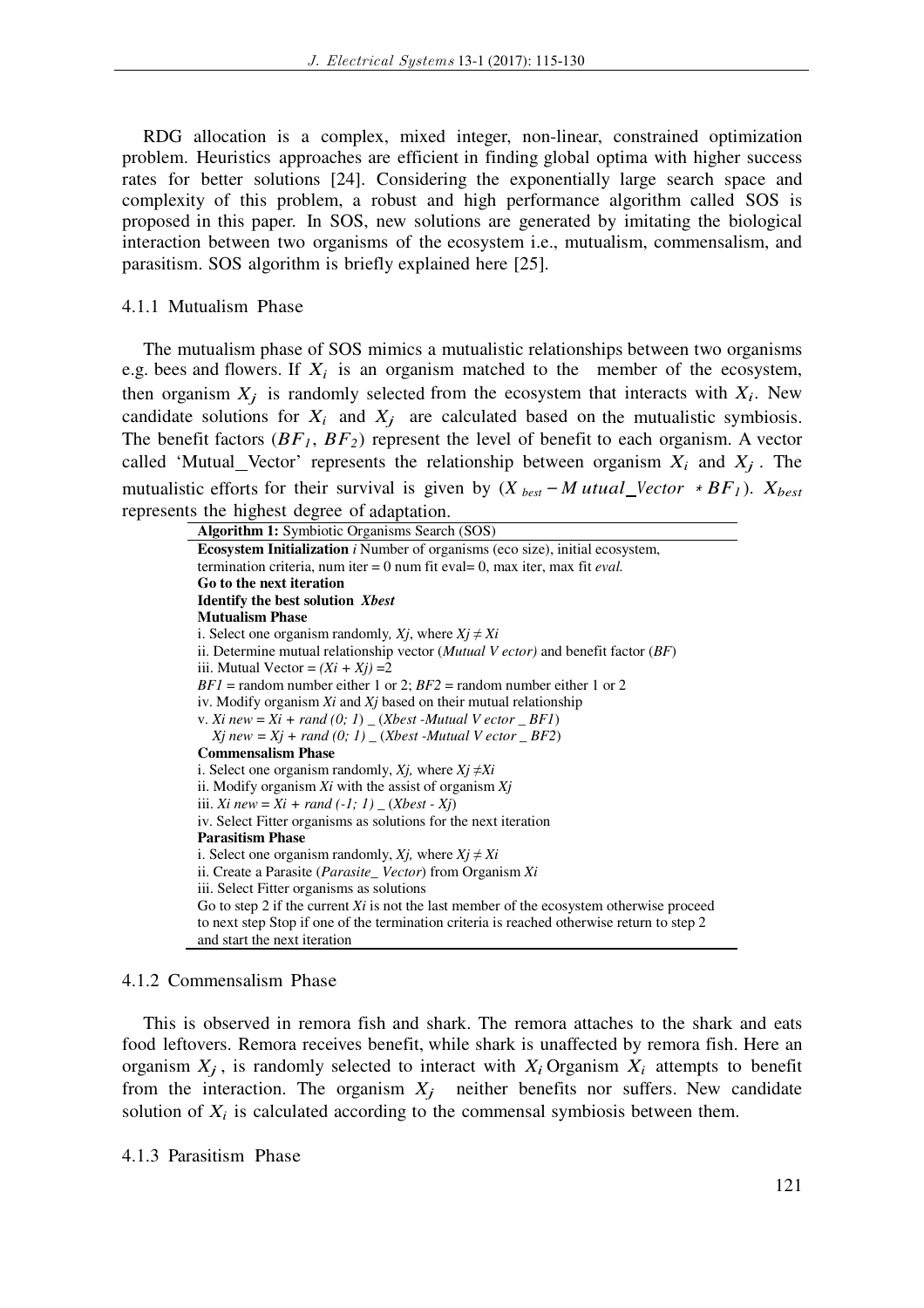This is observed in mosquito and human body. Here a parasite vector is created by duplicating organism  $X_i$ . The randomly selected organism  $X_j$  serves as a host to the parasite vector. Parasite vector tries to replace  $X_i$  in the ecosystem. *Parasite\_Vector* with better fitness kills the organism  $X_j$  and fixes its position in the ecosystem. If the fitness value of  $X_j$  is better, it will have immunity from the parasite and *Parasite* Vector will be discarded.



Fig. 1: Optimal allocation of RDG using SOS

Flow chart for optimal allocation using SOS is shown in Fig.1. Initialization of the algorithm requires system data, bus data, load data, expected generation of sources, no. of organism (*eco size*) and termination criteria. Fitness of each organism in the ecosystem is checked by load flow, by passing them through all phases of symbiotic relations. The process is repeated for all elements of ecosystem (i.e. *eco size*) till termination criteria is attained. Similar procedure is applied for the Genetic Algorithm (GA) [26], Particle Swarm Optimization (PSO) [27] and Firefly Algorithm (FFA) [28].

## **5. Economic analysis**

Economic analysis is carried out to show the economic benefits of energy loss minimization. The costs includes investment cost and operation  $\&$  maintenance cost. The benefits are from energy generation and loss minimization due to optimal allocation. The total investment cost  $C_I$  and operation & maintenance (O&M) cost  $C_{OM}$  is given as below,

$$
C_{I} = P_{ISG} C_{IS} + P_{IWG} C_{IW}
$$
 (28)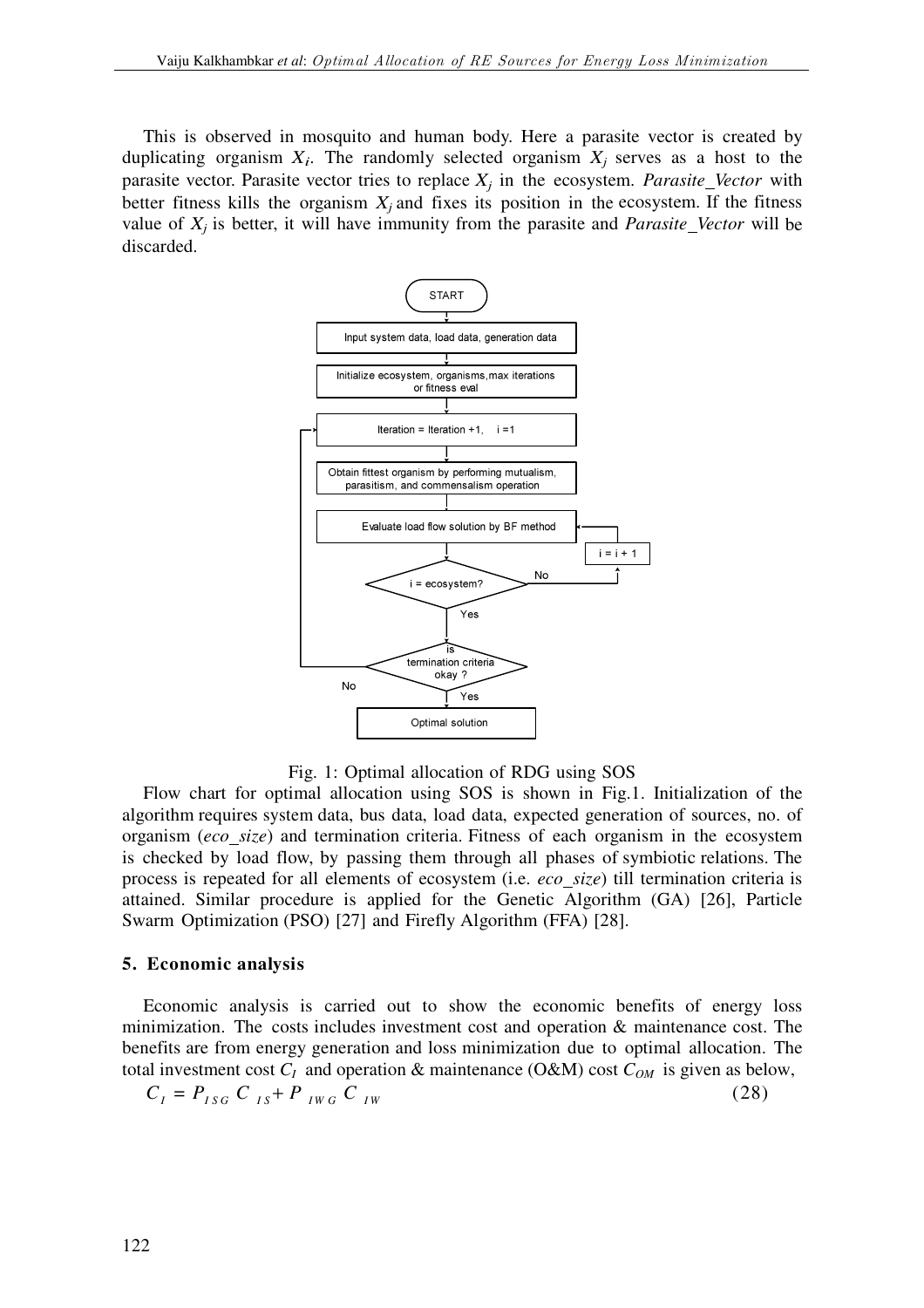$$
C_{OM} = \sum_{j=1}^{N_Y} (P_{ISG} C_{OMS} + P_{IWG} C_{OMW}) \left(\frac{1 + R_{inf}}{1 + R_{int}}\right)^j
$$
(29)

Where,  $C_{IS}$  investment cost of SDG in *Rs./MW* ;  $C_{IW}$  investment cost of WDG in Rs./MW;  $P_{ISG}$  total installed capacity of SDG MW ;  $P_{IWG}$  total installed capacity of WDG MW;  $C_{OMS}$  O&M cost of SDG Rs./MW;  $C_{OMW}$  O&M cost of WDG Rs./MW;  $N_Y$  total number of years;  $R_{inf}$  inflation rate;  $R_{int}$  interest rate or discount rate; Revenue can be obtained by the generation of renewable energy. The total benefit by the production of renewable generation can be obtained as below,

$$
B_{EG} = \sum_{j=1}^{N_Y} (P_{SG} C_{SE} + P_{WG} C_{WE}) \left(\frac{1 + R_{inf}}{1 + R_{int}}\right)^j
$$
(30)

Where,  $C_{SE}$  cost of solar energy Rs./kW h;  $C_{WE}$  cost of wind energy Rs./kW h; With the optimal allocation of RDG significant loss minimization is obtained. The cost of this saved energy due to loss minimization can be given as below.

$$
B_{EL} = \sum_{j=1}^{N_Y} (P_{LS} C_{SEL} + P_{LW} C_{WEL}) \left(\frac{1 + R_{inf}}{1 + R_{int}}\right)^j
$$
(31)

Where,  $P_{LS}$  annual energy loss minimization by SDG M W h;  $P_{LW}$  annual energy loss minimization by WDG M W h;  $C_{SEL}$  cost of energy losses for SDG Rs./kW h;  $C_{WEL}$ cost of energy losses for WDG Rs./kW h;

The various indices used for economic analysis of RDGs are mainly net present value (*NPV*), aggregate benefit cost ratio (ABCR) and discounted payback period (DPBP). NPV is the net value of all benefits (i.e. cash inflows) and costs (i.e. cash outflows) of the project, discounted back to the beginning of the investment.

## $NPV = cash inflows - cash outflows$

The project with higher *NPV* is most preferable.

ABCR is the ratio of the accumulated present value of all the benefits to the accumulated present value of all costs, including the initial investment.

$$
ABCR = \frac{Present\ value\ of\ benefits}{Present\ value\ of\ costs} \tag{33}
$$

 PBP indicates the minimum period over which the investment for the project is recovered considering the time value of money. At payback period,

$$
Present value of costs = present value of benefits
$$
\n
$$
(34)
$$

The project with lower pay back period is most preferable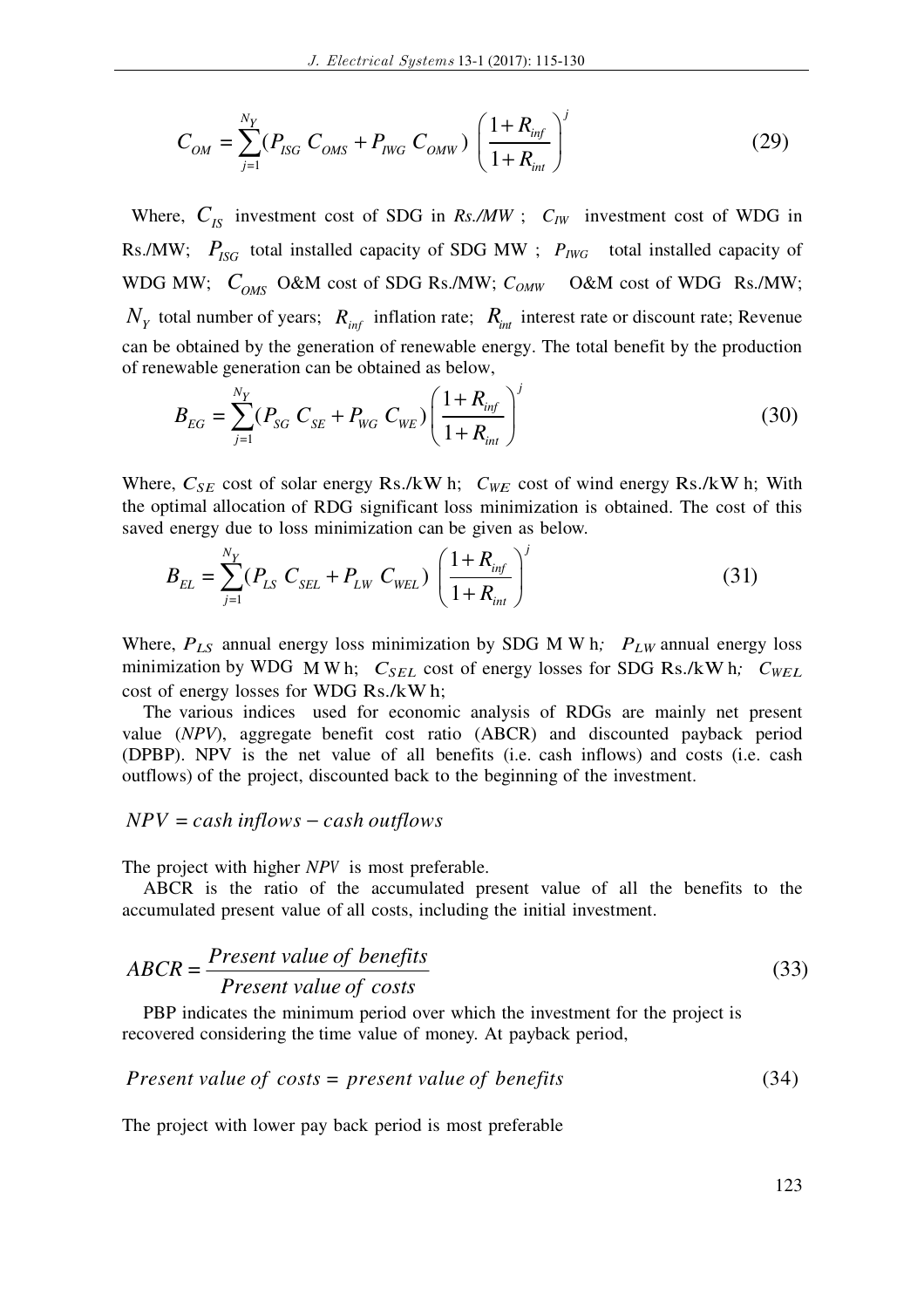# **6. Results and discussions**

## 6.1 System under Study

.

The proposed methodology is applied to a 34 bus test system shown in Fig.2 [29]. The system load is modelled as specified in IEEE-RTS system. Hourly solar and wind data of 5 years is taken for Satara (Longitude:74.05 E Latitude:17.75 N) Maharashtra state, India.



Fig. 2: 34 bus system

To get hourly predicted RDG generation more accurately, the solar irradiance data and the wind speed data is analyzed on seasonal basis. The whole year is segmented into three seasons and hence each season has 4 months. Thus in a 5 years span, each season has a total of 20 months (i.e. 5 years  $*$  4 months each season) and 600 days (i.e. 20 months  $*$ 30 days per month). Considering a typical hour of each day (say 9 am), we have 600 solar irradiance and wind speed data for this typical hour (i.e. we get 600 time slots of 9 am and hence 600 corresponding data). The solar PV module used is 325 W [30] and wind turbine is 100 kW [31]. These specifications of SPV module and wind turbine are shown in Appendix A. The *cdf*s are generated generated selecting different states per hour for *<sup>β</sup> cdf* and Rayleigh cdf respectively. The states are selected based on the maximum solar irradiance and maximum wind speed. The values of various parameters, probability and output for different states of a typical hour (i.e. 8 am) is shown in Appendix B. Solar and wind power is available for 11 and 24 Hrs respectively. Total system peak load is 5.0 MVA. RDG penetration is considered as 2 MW i.e., 40% of system's total peak load ( $P_{Lmax}$ ) at unity power factor.

## 6.2 Optimal location and sizing

The possible candidate bases are randomly selected and the size of RDG can be increased in a discrete step of 100 kW. Maximum 5 RDGs (i.e. 500 kW) can be placed optimally on any of the candidate buses. This maximum number of RDG at any bus can be limited by the maximum current capacity of the feeder. Here the maximum current capacity is 50 A. The selected ten candidate buses are  $\{12, 15, 18, 22, 25, 27, 28, 29, 30, 32\}$ .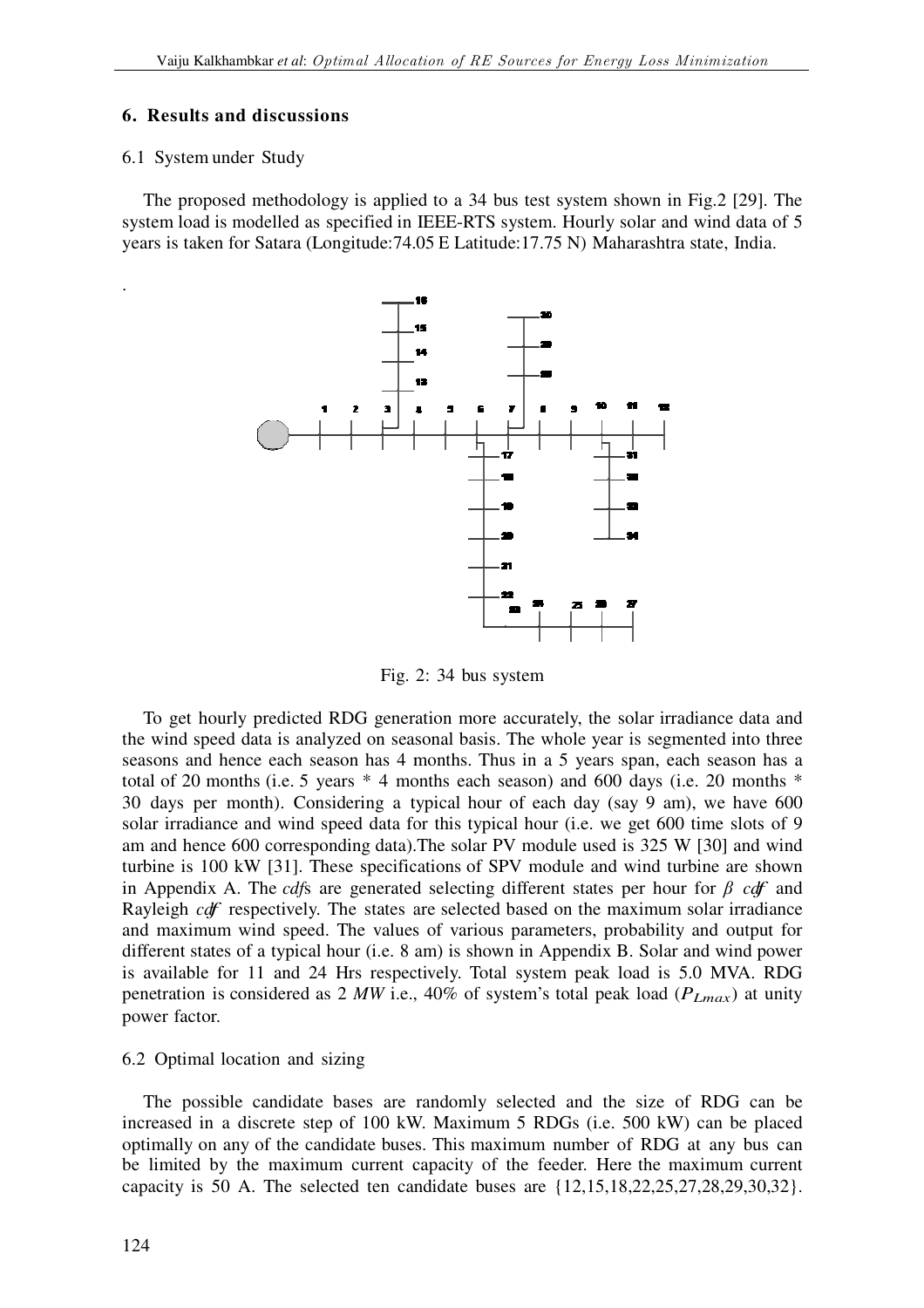In practice, candidate buses are selected depending upon physical availability of space for RDG and potential for RDG generation. Thereafter, optimal locations on selected buses can be found by optimization. Optimal allocation of RDG is discussed in the following sub-sections.

### 6.2.1 Solar DG

**.** 

Table 1. shows the optimal number of SDG with it's rating, optimal locations, annual energy losses and percentage loss minimization. System's annual energy losses without any RDG (i.e. base case) are 1078.20 MWh. SDG's minimum size is considered as 100 kW. A SDG of 100 kW requires 308 rated solar modules. Thus 20 SDGs have to be optimally allocated to obtain 2 MW penetration. About 10-11 % loss minimization is obtained by optimal SDG placement. GA and FFA places RDG on nine candidate buses, SOS on 8 and PSO only on 5 candidate buses.

|                      |      | SOS    | <b>PSO</b>     |        | <b>GA</b>      |        | <b>FFA</b>     |        |
|----------------------|------|--------|----------------|--------|----------------|--------|----------------|--------|
| Location<br>(Bus no) | DG   | Size   | DG             | Size   | DG             | Size   | DG             | Size   |
|                      | nos. | (kW)   | nos.           | (kW)   | nos.           | (kW)   | nos.           | (kW)   |
| 12                   | 2    | 200    | 5              | 500    | 3              | 300    | $\overline{2}$ | 200    |
| 15                   |      |        |                |        |                |        |                |        |
| 18                   |      | 100    |                |        | $\overline{2}$ | 200    | $\overline{2}$ | 200    |
| 22                   | 3    | 300    | $\overline{c}$ | 200    | $\overline{2}$ | 200    | 3              | 300    |
| 25                   | 4    | 400    | 3              | 300    | $\overline{2}$ | 200    | 3              | 300    |
| 27                   | 3    | 300    | 5              | 500    | 3              | 300    | $\overline{2}$ | 200    |
| 28                   |      |        |                |        | $\overline{c}$ | 200    |                | 100    |
| 29                   |      | 100    |                |        | $\overline{c}$ | 200    | $\overline{2}$ | 200    |
| 30                   |      | 100    |                |        |                | 100    | $\overline{c}$ | 200    |
| 32                   | 5    | 500    | 5              | 500    | 3              | 300    | 3              | 300    |
| Losses               |      |        |                |        |                |        |                |        |
| (Mwh)                |      | 958.97 |                | 959.40 |                | 963.40 |                | 963.78 |

TABLE I: Optimal allocation of solar DG



Fig. 3: Convergence plot for solar DG allocation

SOS provides improved loss minimization as compared to other optimization methods. SOS places SDG of rating (kW) 200, 100, 300, 400, 300, 100, 100 and 500 on buses {12,18,22,25,27,29,30,32} respectively. Annual energy losses obtained by SOS are 958.97 MWh and loss minimization is 11.06 %. PSO locates SDG of rating (kW) 500, 200, 300,500 and 500 on buses {12, 22, 25, 27, 32}. GA and FFA offer similar placement and sizing with each other as shown in Table I. Convergence plot for SDG is shown in Fig. 3. For all algorithms, the population size and maximum iteration count was fixed to 30 and 250 respectively. SOS offers best fitness value (i.e. loss in kW) with slow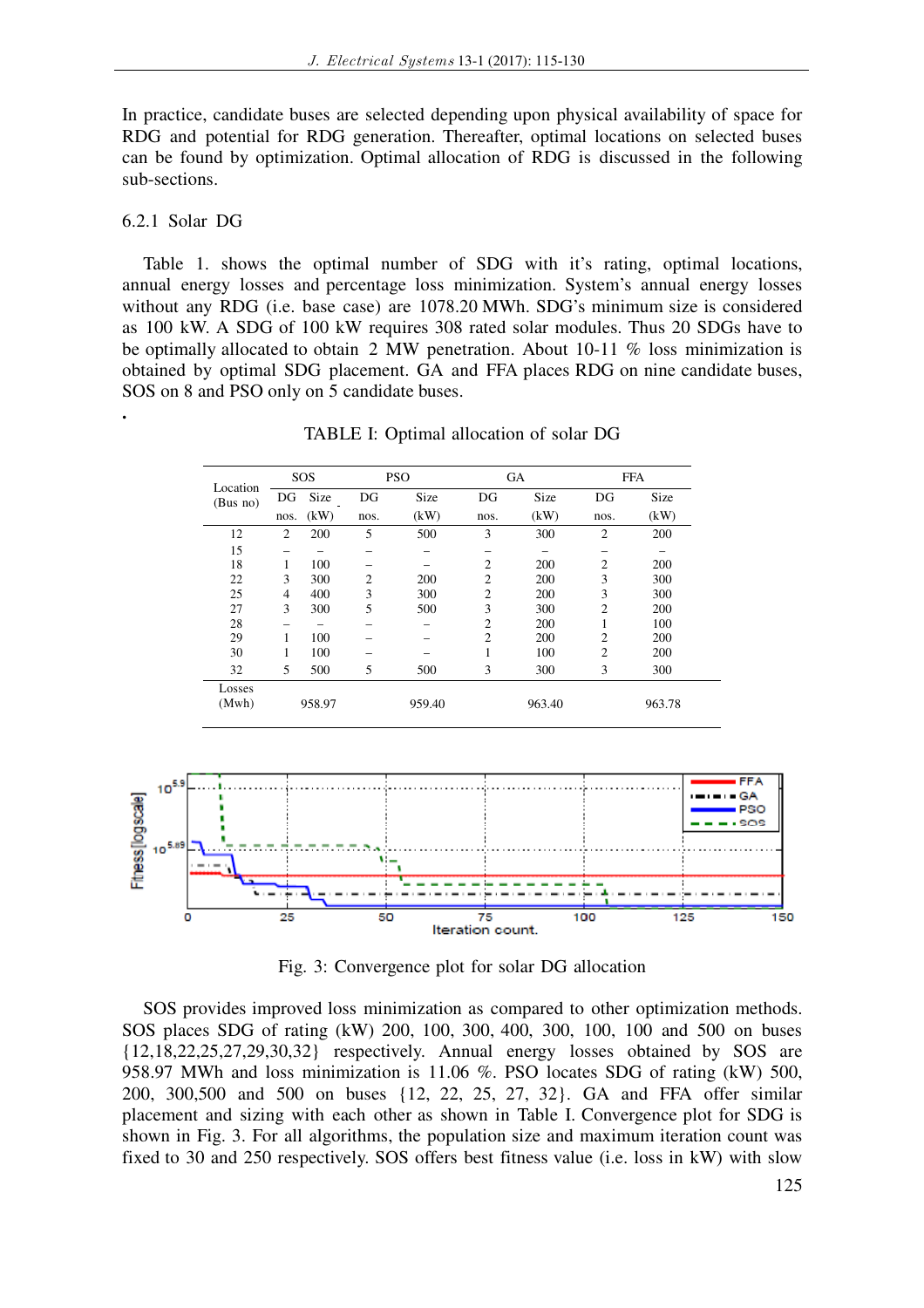convergence as compared to all other algorithms. FFA offers faster convergence but weaker fitness value, as compared to other algorithms. GA and PSO offer convergence and fitness value intermediate to FFA and SOS.

### 6.2.2 Wind DG

The minimum rating of wind turbine is considered as 100 kW, hence 20 wind turbines need to be optimally allocated. SOS offers optimal result by placing WDG on eight buses {12,18,22,25,27,28,29,30}. FFA gives least loss minimization of 28.68%, by allocating WDG on all buses. Loss minimization by GA is 29.18 % and by PSO is 29.46 %. WDG allocation by GA and PSO is as shown in Table II. The convergence plot of the algorithms for wind DG allocation are as shown in Fig. 4. SOS offers best fitness value though converges slowly. FFA has faster convergence but weaker fitness. GA and PSO have convergence and fitness value intermediate to FFA and SOS.



Fig. 4: Convergence plot for wind DG allocation

### 6.2.3 Hybrid DG

The combined maximum penetration for HDG is considered as 2 MW. Thus SDG or WDG can contribute maximum 50 % penetration. Maximum 10 SDG and 10 WDG can be optimally allocated on the candidate buses. Optimal allocation results of Table III indicates that a maximum of 22.43% loss minimization is obtained by SOS by placing 40% SDGs and 60% WDGs. Thus it allocates total 800 kW of SDG on buses {12,25,30,32} and 1200 kW of WDG on buses {12,25,27,29,32}. PSO, GA and FFA optimally place 35 % of SDG and 65 % of WDG. GA and FFA place WDG on all candidate buses.

Convergence plot of algorithms for HDG optimization are shown as Fig. 5. Fitness value obtained by SOS is better, though its convergence is slow as compared to others.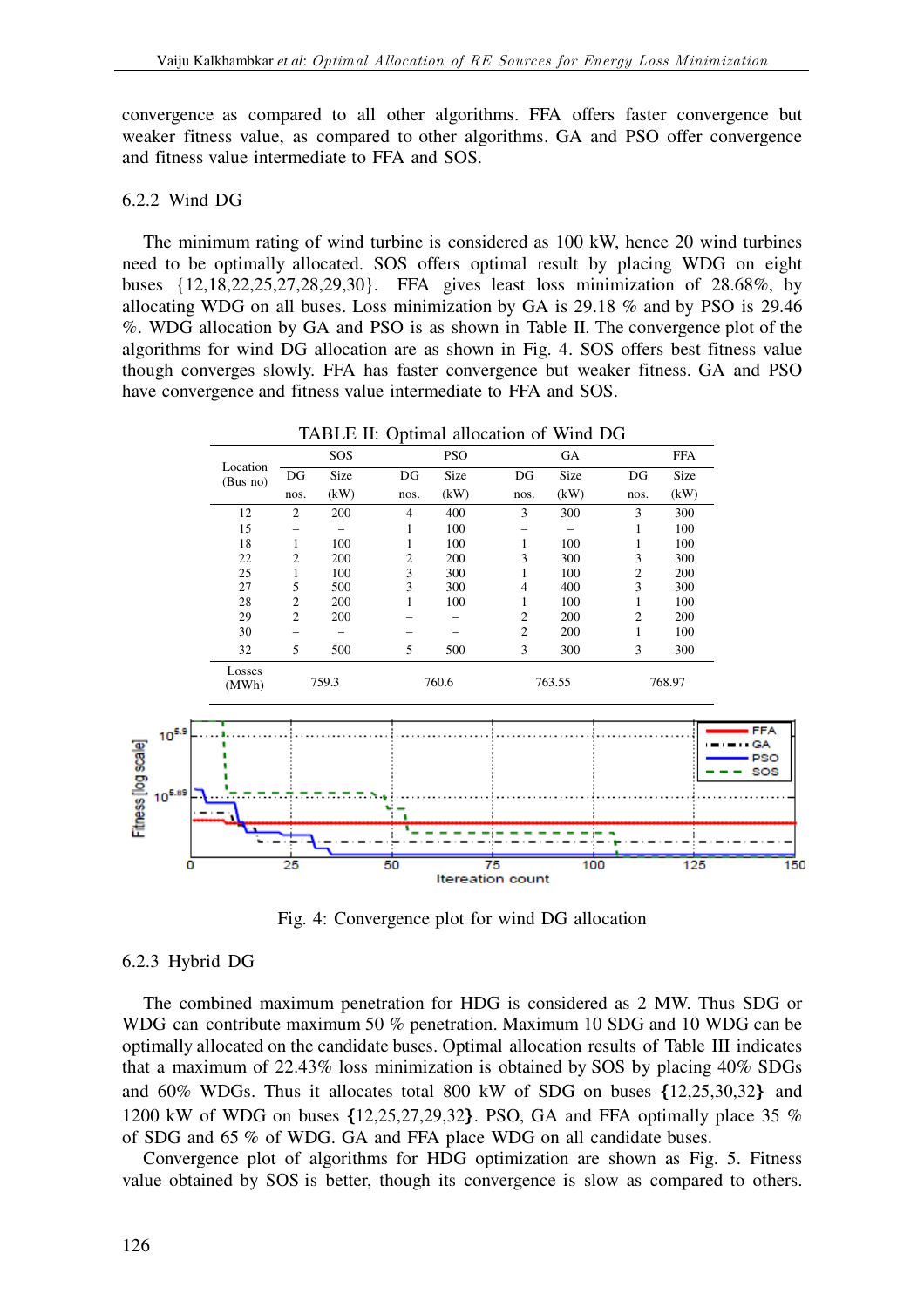GA gives faster convergence. FFA and PSO has convergence value in between the GA and SOS.

 Above results shows that the optimal solutions of loss minimization by SOS provides significant economical benefits over the life span of the RDG. Also optimization results of SOS are found to be more consistent. Hence SOS is more suitable for these type of optimization problems though it has a slow convergence. Optimal results were obtained by SOS after varying the candidate buses also (e.g. 15 buses, 20 buses and 25 buses).

| Location               |       | SOS    |       | <b>PSO</b>               |        | GA   |       | <b>FFA</b> |  |
|------------------------|-------|--------|-------|--------------------------|--------|------|-------|------------|--|
| (Bus no)               | Solar | Wind   | Solar | Wind                     | Solar  | Wind | Solar | Wind       |  |
|                        | (kW)  | (kW)   | (kW)  | (kW)                     | (kW)   | (kW) | (kW)  | (kW)       |  |
| 12                     | 300   | 200    | 100   | 200                      | 100    | 300  | 100   | 100        |  |
| 15                     |       | -      | -     | -                        |        | 100  | 100   | 100        |  |
| 18                     |       |        | 200   | 200                      |        | 100  |       | 200        |  |
| 22                     |       |        |       | 200                      | 100    | 100  |       | 100        |  |
| 25                     | 200   | 100    | -     | 200                      | 100    | 200  | 200   | 100        |  |
| 27                     |       | 500    | 200   |                          | 100    | 100  |       | 200        |  |
| 28                     |       |        | 100   | 100                      |        | 100  | 100   | 100        |  |
| 29                     | -     | 200    | -     | $\overline{\phantom{0}}$ | 100    | 100  |       | 100        |  |
| 30                     | 200   |        | 100   | 100                      | 100    | 100  | 200   | 100        |  |
| 32                     | 100   | 200    |       | 300                      | 100    | 100  |       | 200        |  |
| $%$ share of<br>source | 40    | 60     | 35    | 65                       | 35     | 65   | 35    | 65         |  |
| Losses<br>(MWh)        |       | 836.35 |       | 837.33                   | 842.62 |      |       | 850.81     |  |

TABLE III: Optimal allocation of hybrid RDG



Fig. 5: Convergence plot for hybrid DG allocation

Thus SOS provide better solution for RDG allocation as compared to FFA, GA and PSO irrespective of the number of buses in the investigated system. 6.3 Economic Study

Economic benefits of SDG, WDG and HDG is analyzed using NPV, ABCR and DPBP. The investment cost for SDG and WDG in Rs./MWh is 58733000 and 61916000 respectively and the O&M cost in Rs./MWh is 1300000 and 1063000 respectively. The inflation rate and discount rate is considered as Rs. 6.10 and Rs. 10.81. The cost of energy for SDG and WDG in Rs./kWh is 6.86 and 6.58 respectively [32]. The cost of energy for HDG is taken as average of costs of SDG and WDG.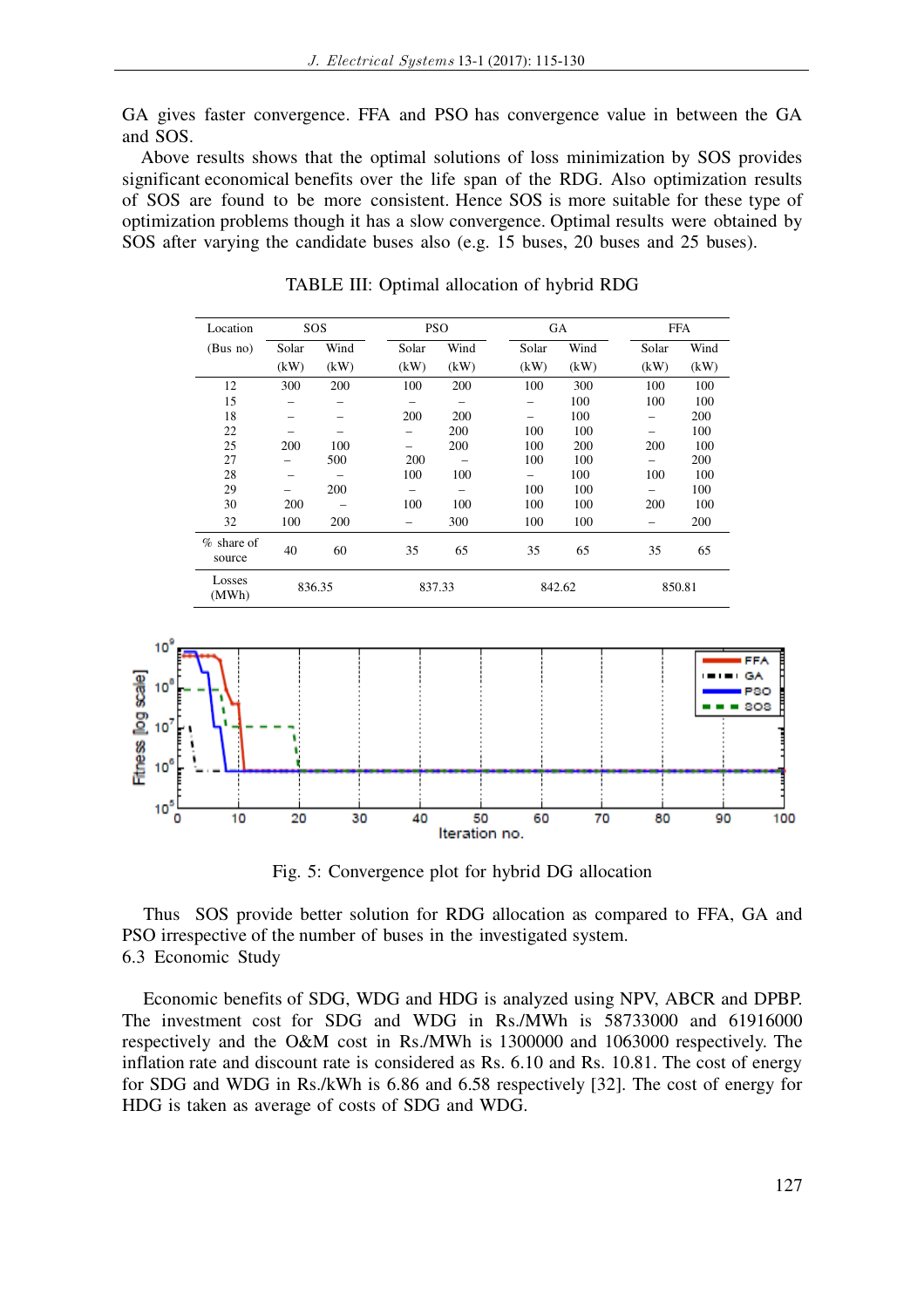| TABLE IV: Economic Analysis |                |               |        |             |  |  |  |
|-----------------------------|----------------|---------------|--------|-------------|--|--|--|
| DG                          | Loss reduction | <b>NPV</b>    | ABCR   | <b>DPRP</b> |  |  |  |
| Solar                       | RS. 12204507   | Rs. 156530715 | 2.0017 | 7.3         |  |  |  |
| Wind                        | RS. 31310571   | Rs. 732363343 | 5.7081 | 2.7         |  |  |  |
| Hybrid                      | RS. 24250792   | Rs. 502532492 | 4.2232 | 3.9         |  |  |  |

 The cost of energy losses are 6.86 Rs./kWh for SDG, 6.58 Rs./kWh for WDG and 6.72 Rs./kWh for HDG. Table 4. shows the NPV, ACBR and DPBP for SDG, WDG and HDG. The useful life of the renewable projects are considered as 20 years. Higher NPV Rs. 732363343, higher ABCR 5.7081 and lowest DPBP 2.7 years is obtained for WDG. Thus WDG is more economical than SDG and HDG. After observing NPV, ACBR and DPBP for renewable DG, we can conclude that energy saving by loss minimization over the life period of renewable DG is worth to cover capital and running cost as shown in Table IV.

### **7. Conclusion**

The proposed methodology provides optimal solutions for allocation of single DG as well as hybrid DG. Variability of renewable sources and load is modeled to obtain deterministic generation-load models. Optimal allocation of WDG achieves better loss minimization. SOS provides a better solution than other algorithms, i.e., FFA, GA, and PSO. Thus, SOS is suitable for this non-linear constrained RDG allocation problem. Significant economic benefits are obtained by loss minimization with optimal allocation over the life span of RDG. This optimal allocation technique can be applied to the planning of RDGs.

### **References**

- [1] O. H. Mohammed, Y. Amirat, G. Feld, and M. Benbouzid, "Hybrid generation systems planning expansion forecast state of the art review: Optimal design vs technical and economical constraints," *Journal of Electrical Systems*, vol. 12, no. 1, pp. 20–32, 2016.
- [2] S. C. Reddy, P. V. N. Prasad, and A. J. Laxmi, "Hybrid approach for voltage sag mitigation in distribution system by optimal location and size of distributed generation," *J. Electrical Systems*, vol. 9, no. 2, pp.150–166, 2013.

[3] K. Muttaqi, Le, M. Negnevitsky, and G. Ledwich, "An algebraic approach for determination of DG parameters to support voltage profiles in radial distribution networks," *IEEE Trans on Smart Grid*, vol.5.3, pp. 1351–1360, 2014.

- [4] M. Kamel, A. M. Azmy, A. A. El-Ela, and A. I. Shobair, "Optimal management and operation of a hybrid energy system based on wind energy units," *Journal of Electrical Systems*, vol. 9, no. 2, pp. 191–202, 2013.
- [5] Y. Atwa, E. El-Saadany, M. Salama, and R. Seethapathy, "Optimal renewable resources mix for distribution system energy loss minimization," *IEEE Transactions on Power Systems*, vol. 25, no. 1, pp. 360–370, 2010.
- [6] Sarkar and Ajjarapu, "MW resource assessment model for a hybrid energy conversion system with wind and solar resources," *IEEE Trans on Sust. Ener*., vol. 2, no. 4, pp. 383–391, 2011.
- [7] W.-S. Tan, M. Y. Hassan, M. S. Majid, and H. Abdul Rahman, "Optimal distributed renewable generation

planning: A review of different approaches," *Renewable and Sustainable Energy Reviews*, vol. 18, pp.626–645, 2013.

- [8] D. Q. Hung, N. Mithulananthan, and Lee, "Optimal placement of dispatchable and Non dispatchable RDG units in distribution networks for minimizing energy loss," Int. Jour. Electrical Power & Energy Sys., vol. 55, pp.179-186, 2014.
- [9] M. Esmaili, E. C. Firozjaee, and Shayanfar, "Optimal placement of distributed generations considering voltage stability and power losses with observing voltage- related constraints," *Applied Energy*, vol. 113, pp. 1252– 1260, 2014.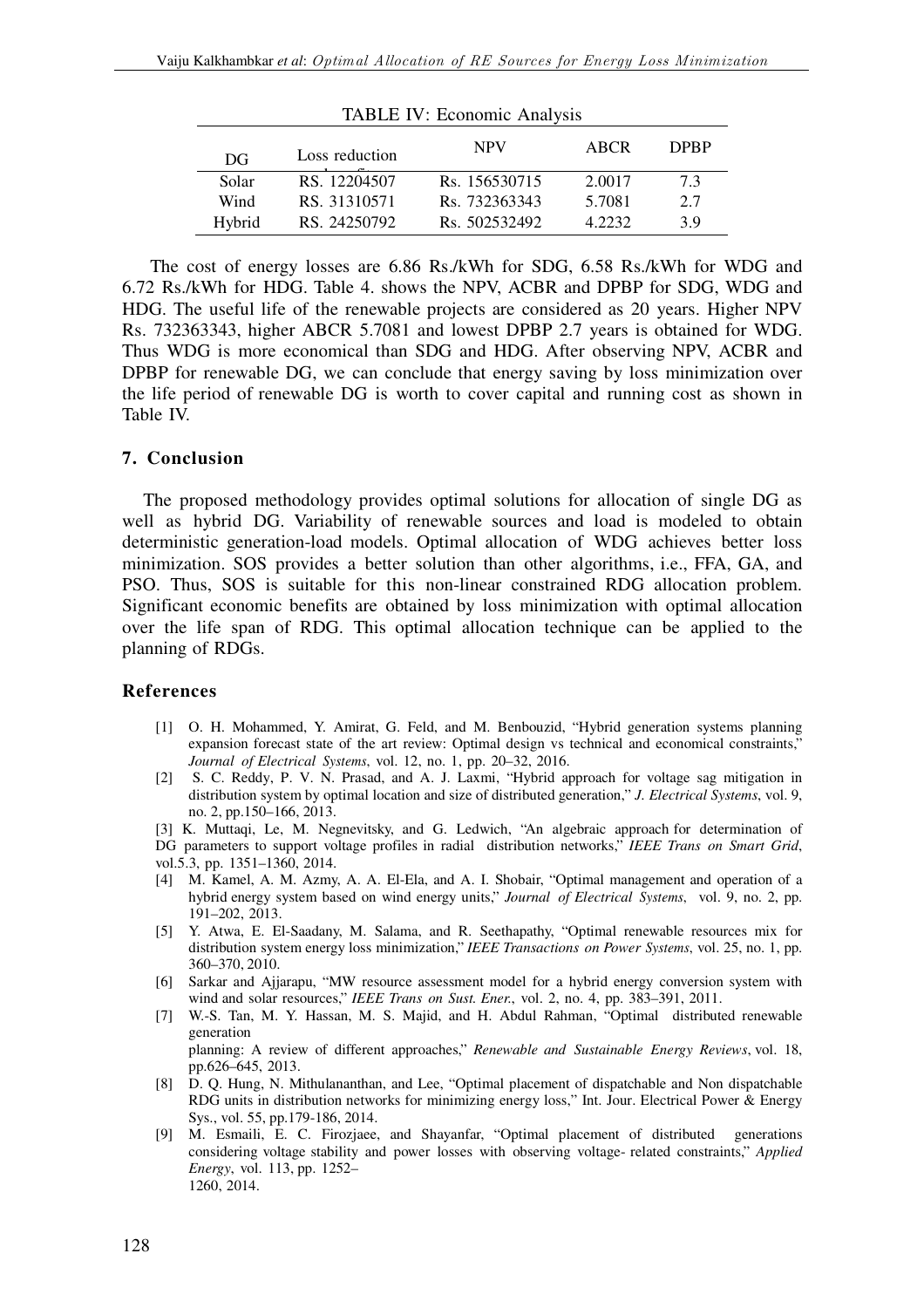- [10] Wu, Advances in K-means Clustering:A Data Mining Thinking. Spring., 2012. Seifi and M. S. Sepasian, Electric power system planning: issues, algorithms and solutions. *Springer Science & Business Media*, 2011.
- [11] H. Seifi and M. S. Sepasian, Electric power system planning: issues, algorithms and solutions. Springer Science & Business Media, 2011.
- [12] A. E.-S. A. Nafeh, "Optimal economical sizing of a PV-wind hybrid energy system using genetic algorithm," *International Journal of Green Energy*, vol. 8, no. 1, pp. 25–43, 2011.
- [13] R. Syahputra, I. Soesanti, and M. Ashari, "Performance enhancement of distribution network with DG integration using modified PSO algorithm." Journal of Electrical Systems, vol. 12, no. 1, 2016.
- [14] K. R. Guerriche and T. Bouktir, "Optimal allocation and sizing of distributed generation with particle swarm optimization algorithm for loss reduction," *Revue des Sciences et de la Technologie*, vol. 6, no. 1, pp. 59–69, 2015.
- [15] I. S. Kumar and P. K. Navuri, "An efficient method for optimal placement and sizing of multiple distributed generators in a radial distribution systems*," Distr. Gener. & Alter. Energy Journal*, vol. 27, no. 3, pp. 52–71, 2012.
- [16] H. Sebaa, K. R. Guerriche, and T. Bouktir, "Optimal sizing and placement of renewable energy source in large scale power system using ABC technique in presence of UPFC," *Renewable and Sustainable Energy Conference (IRSEC), 2014 International.* IEEE, 2014, pp. 294–299.
- [17] K. Nadhir, D. Chabane, and B. Tarek, "Firefly algorithm based energy loss minimization approach for optimal sizing & placement of distributed generation," *Modeling, Simulation and Applied Optimization (ICMSAO),* 2013 5th International Conference on. IEEE, 2013, pp. 1–5.
- [18] M. Kefayat, A. L. Ara, and S. N. Niaki, "A hybrid of ant colony optimization and artificial bee colony algorithm for probabilistic optimal placement and sizing of distributed energy resources*," Energy Conversion and Management,* vol. 92, pp. 149–161, 2015.
- [19] W. S. Tan, M. Y. Hassan, H. A. Rahman, M. P. Abdullah, and F. Hussin, "Multi-distributed generation planning using hybrid particle swarm optimisation-gravitational search algorithm including voltage rise issue," *IET Gen., Trans. & Distr.,* vol. 7, no. 9, pp. 929–942, 2013.
- [20] M. Sathyajith, Wind energy: fundamentals, resource analysis and economics. Springer Science & Business Media, 2006.
- [21] S. PM, "IEEE reliability test system," *IEEE Transactions on Power Apparatus and Systems*, no. 6, pp.2047–2054, 1979.
- [22] M. Hosseini, H. A. Shayanfar, and M. Fotuhi-Firuzabad, "Modeling of D-STATCOM in distribution systems load flow," *Journal of Zhejiang University SCIENCE A*, vol. 8, no. 10, pp. 1532–1542, 2007.
- [23] IEA, The Power Transformation: Wind, Sun and the Economics of Flexible Power Systems. *International Energy Agency*, 2014.
- [24] F. Ugranlı and E. Karatepe, "Optimal wind turbine sizing to minimize energy loss," *International Journal of Electrical Power & Energy Systems*, vol. 53, pp. 656–663, 2013.
- [25] M.-Y. Cheng and D. Prayogo, "Symbiotic organisms search: A new metaheuristic optimization algorithm*," Comp.& Stru.,* vol. 139, pp. 98–112, 2014.
- [26] [26] S. Sivanandam and S. Deepa, Genetic Algorithm Optimization Problems. Springer, 2008.
- [27] X. Yu, X.-Y. Xiong, and Y.-w. Wu, "A PSO-based approach to optimal capacitor placement with harmonic distortion consideration," *Electric Power Systems Research,* vol. 71, no. 1, pp. 27–33, 2004.
- [28] X.-S. Yang, "Firefly algorithms for multimodal optimization," in Stochastic algorithms: foundations and applications. Springer, 2009, pp. 169–178.
- [29] M. Chis, M. Salama, and S. Jayaram, "Capacitor placement in distribution systems using heuristic search strategies," *IEE Proceedings-Generation, Transmission and Distribution*, vol. 144, no. 3, pp. 225–230, 1997.
- [30] www.kyocerasolar.com/assets/001/5643.pdf.
- [31] www.windenergysolutions.nl/wes100.
- [32] http://www.cercind.gov.in